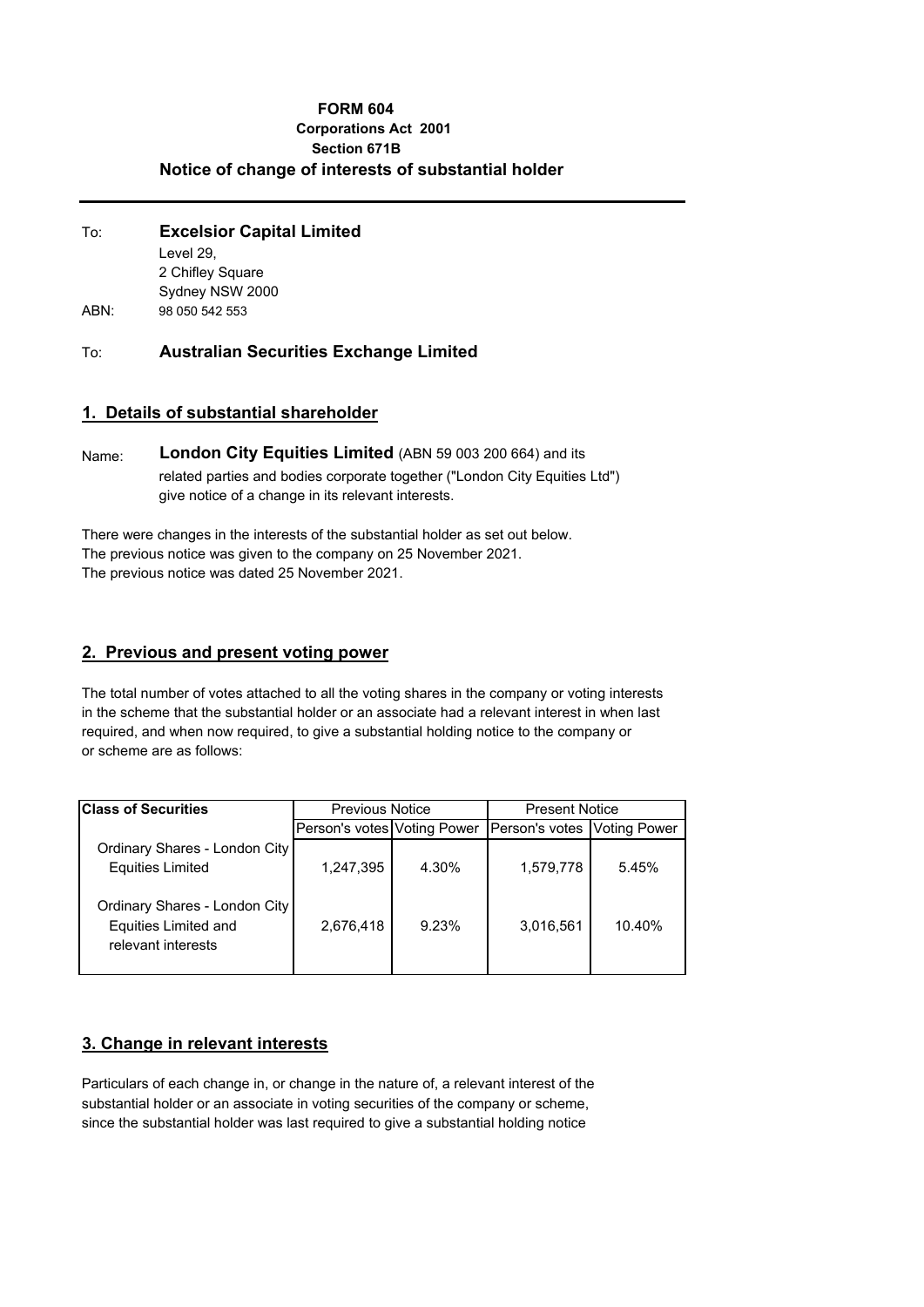to the company or scheme are as follows:

| Date of    | Person whose      | Nature of    | Class and  | Person's   |
|------------|-------------------|--------------|------------|------------|
| Change     | relevant interest | Change       | Number of  | Votes      |
|            | changed           |              | Securities |            |
| Refer to   | Refer to          | Refer to     | Refer to   | See below. |
| Schedule 1 | Schedule 1        | Schedule 1   | Schedule 1 | Schedule 1 |
|            |                   | - Various    |            |            |
|            |                   | Market       |            |            |
|            |                   | Transactions |            |            |

# **4. Present relevant interests**

Particulars of each relevant interest of the substantial holder in voting securites after the changes are as follows:

| Holder of  | Registered           | Person         | Class and         | Person's  |
|------------|----------------------|----------------|-------------------|-----------|
| relevant   | holder of            | entitled to be | Number of         | Votes     |
| interest   | securities           | registered     | <b>Securities</b> |           |
|            |                      | as holder      |                   |           |
| London     | London City          | London City    |                   |           |
| City       | Equities             | Equities       | 1,564,778         | 1,564,778 |
| Equities   | Limited              | Limited        |                   |           |
| Limited    | Imperial             |                |                   |           |
|            | Pacific Fund         | London City    | 15,000            | 15,000    |
|            | Managers             | Equities       |                   |           |
|            | <b>Pty Limited</b>   | Limited        |                   |           |
|            | [ACN 008 561 153]    |                |                   |           |
|            |                      |                |                   |           |
| Imperial   | Imperial             | Imperial       |                   |           |
| Pacific    | Pacific Ltd          | Pacific Ltd    | 301,777           | 301,777   |
| Limited    | [ABN 65 000 144 561] |                |                   |           |
| and        | Imperial             |                |                   |           |
| Associates | Pacific Fund         | Imperial       |                   |           |
|            | Managers             | Pacific Ltd    | 257,720           | 257,720   |
|            | <b>Pty Limited</b>   |                |                   |           |
|            | [ACN 008 561 153]    |                |                   |           |
|            |                      |                |                   |           |
| Peter EJ   | Peter EJ             | Peter EJ       | 611,736           | 611,736   |
| Murray     | Murray               | Murray         |                   |           |
|            |                      |                |                   |           |
| Peter EJ   | Capel Court          | Capel Court    | 265,550           | 265,550   |
| Murray     | Corporation          | Corporation    |                   |           |
| Superann.  | Pty Ltd              | Pty Ltd        |                   |           |
| Fund       | [ACN 000 590 572]    | (Trustee -PEJ  |                   |           |
|            |                      | Murray Super)  |                   |           |
|            |                      |                |                   |           |
|            |                      |                | 3,016,561         | 3,016,561 |

Note: Imperial Pacific Limited holds 39.7% of the equity capital of London City Equities Ltd and PEJ Murray interests hold 47.4% of the equity capital of Imperial Pacific Limited.

# **5. Change in association**